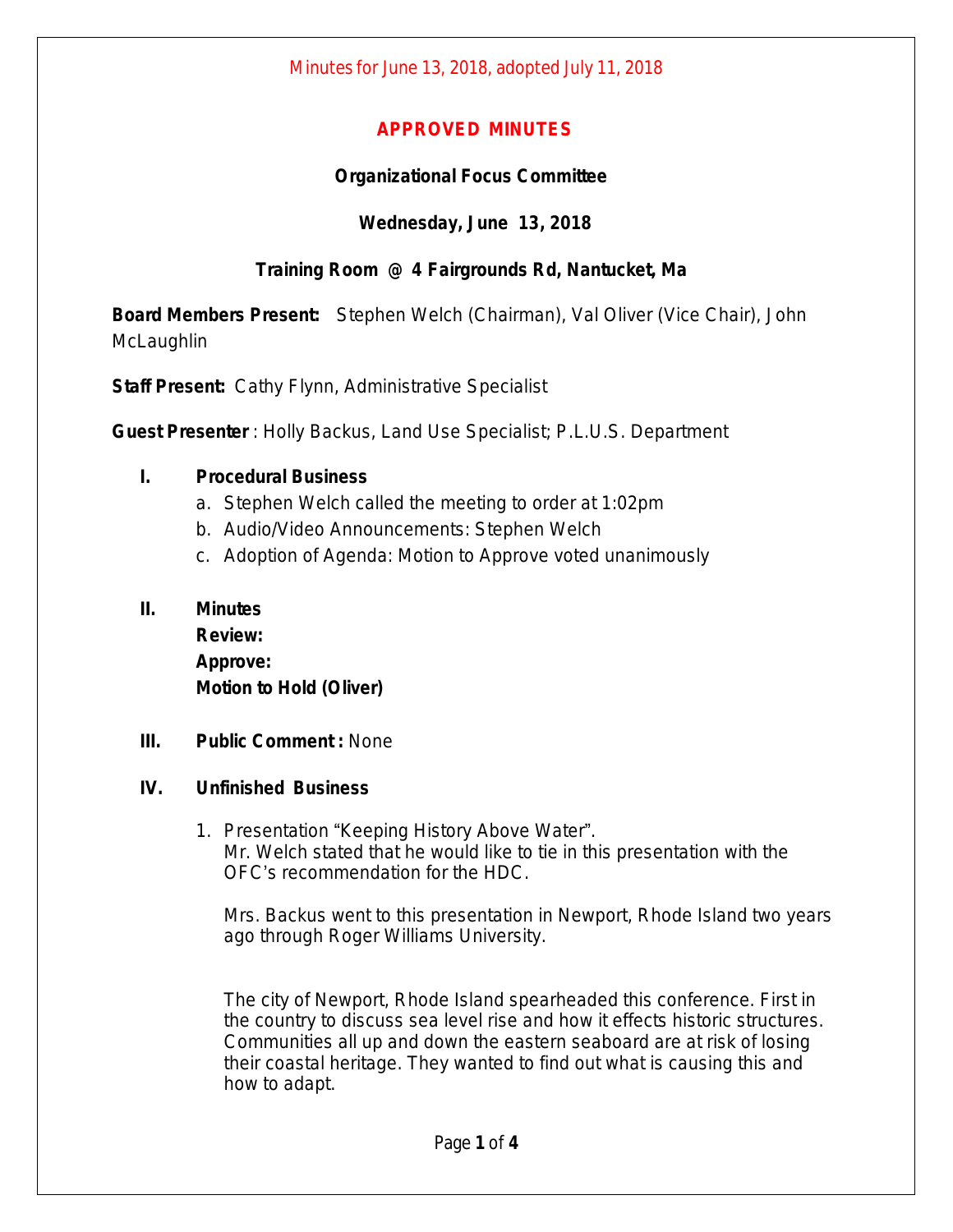#### Minutes for June 13, 2018, adopted July 11, 2018

The Coastal Conservancy of Nantucket will be showing "High Tide on Main Street" June 25, 2018.

FEMA's mitigation plan "how to" guide was created in 2005. Mrs. Backus made a presentation to the Board of Selectmen, now the Select Board, because the Town of Nantucket's Hazard Plan that was created in 2007 didn't include FEMA's plan.

The presentation highlighted:

- a. The problem of climate change; super storms, sea level rise, water surge and erosion.
- b. They documented case studies from Annapolis, Maryland and Fernandia Beach, Florida.
- c. The National Park Service has preservationist. Structural Adaptations; ie, amphibious architecture and buoyant foundations.
- d. Historic resources must be included within the Hazard Mitigation Plan. The Hazard Mitigation Plan is a way to receive funding through FEMA and MEMA.

Our plan is out of date, but will be funded through grants. Integrating historic properties and cultural resource considerations into the Hazard Mitigation Plan.

Working on the resiliency plan and will focus on policy and regulatory tools. In turn, they will give a recommendation to the Master Plan and comprehensive climate change plan for Massachusetts.

A plan is necessary to identify and implement local polies in order to reduce loss from natural disasters.

We need to "take action" collectively. The HDC is now included. Multiple local agencies and town departments are involved.

Both the Resiliency Plan and Hazard Mitigation Plan will help with funding in order to implement

Former Emergency Management Coordinator, Dave Fronzuto, worked diligently for the town to receive funding for projects.

Mrs. Backus will be speaking with the Historic District Commission, date to be determined.

The historical cultural resources must be included in the conversation.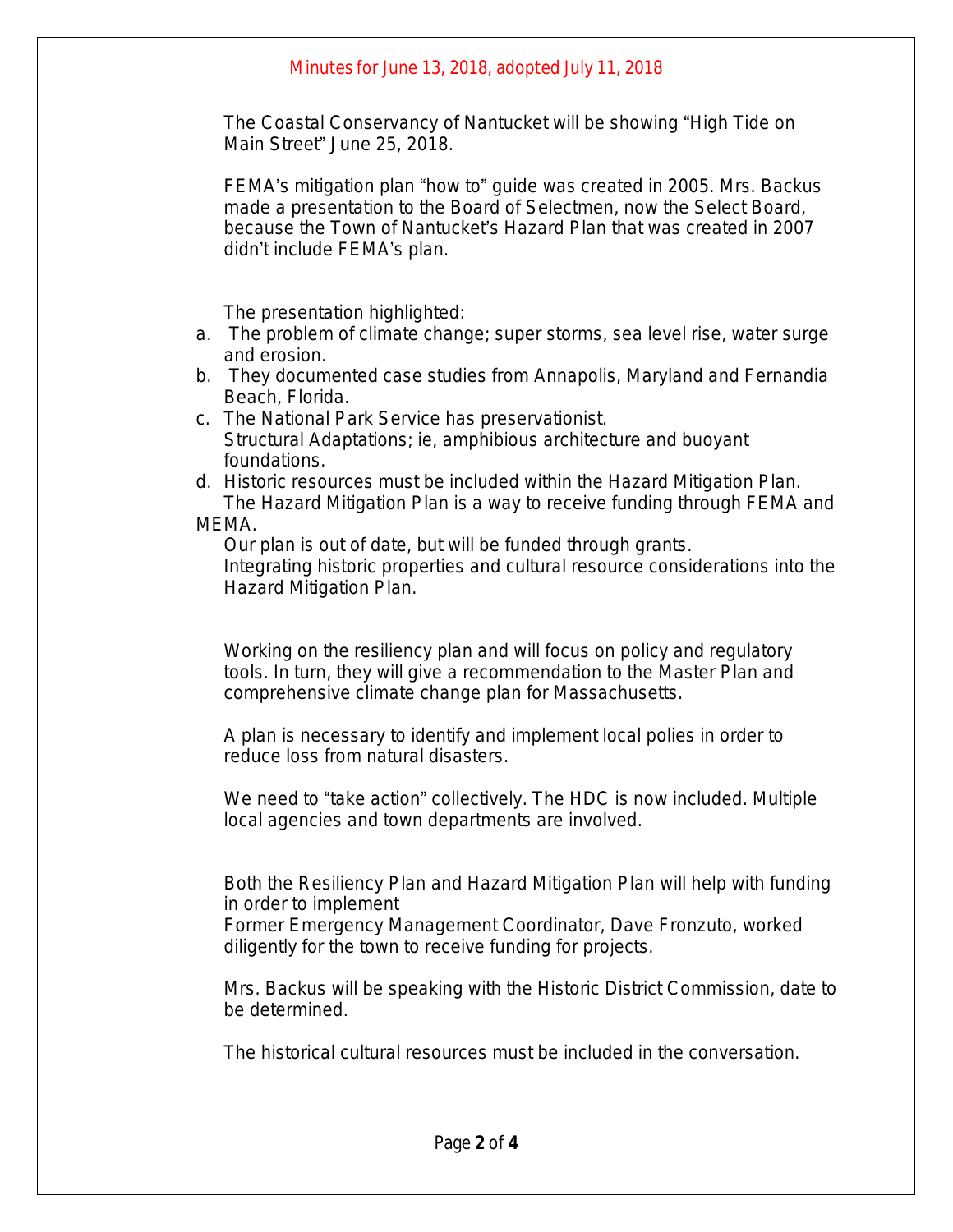2. Discussion: "**Building with Nantucket in Mind** " revisions & related topics (review Brian Pfeiffer mtg.)

The meeting with Mr. Pfeiffer was briefly discussed. The board thought he had a lot to offer with respect to historical knowledge. Funding possibilities available through the CPC, in re-writing BWNIM. There was mention of hiring a local consultant or someone the Nantucket Historical Association. Another example would a group at the local level, as Mr. Pfeiffer might not be available at times.

The guide can't be a historic document. It should also consider what has evolved, ie five in one fences.

The OFC is also looking at what Nantucket will look like in thirty years. For example, are casement windows acceptable because they are used? The OFC needs to determine what is acceptable versus what is historical.

The Madaket Area Plan was briefly touched on. The OFC discussed the possibility of making a recommendation to the HDC to have town council provide us with their opinion on what is required as an area of special concern anywhere on the island and what is required for an historic district anywhere on the island and then we can move forward. Madaket might be a district of concern versus an historic district.

The next meeting the OFC will discuss fences, gates and railings. The goal will be to make a recommendation over the next few weeks to the HDC.

They will review documentation sent from TJ Watterson regarding solar and discuss at the meeting. And lastly to drafting a mission statement.

- **V. Date of Next Meeting:** June 20, 2018
- **VI. Adjournment:** Made by Val Oliver at 3:12pm. Carried unanimously.

Submitted by Cathy Flynn